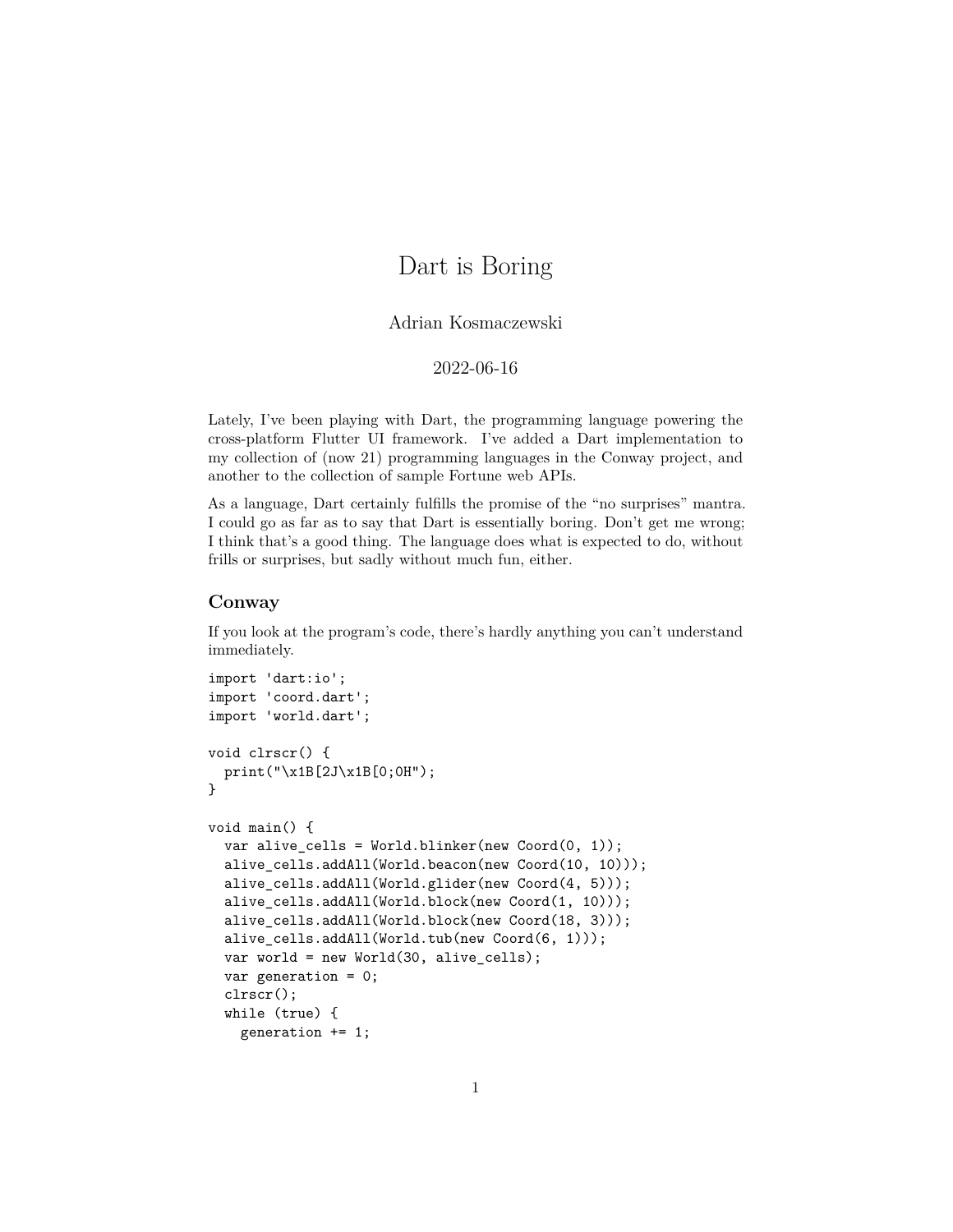```
print("$world");
   print("Generation $generation");
    word = world.event();sleep(Duration(milliseconds: 500));
    clrscr();
 }
}
```
Dart seems to be exclusively designed for one and only one thing: to power the [Flutter](https://flutter.dev/) framework. Flutter allows developers to build applications for iOS, Android, Linux, Windows, Mac, and the web with just one codebase, and I know a few passionate developers who are excited to use it.

As expected of any Turing-complete language, people use Dart [for many other](https://github.com/yissachar/awesome-dart) [things](https://github.com/yissachar/awesome-dart). For example, there are a few web frameworks like [Conduit](https://www.theconduit.dev/) and [Jaguar.](https://github.com/Jaguar-dart/jaguar) I will talk about Conduit later in this article.

I suppose Flutter is much more interesting than Dart, to be honest. This experiment had more to do with understanding Dart as a language, to get a quick overview of its capabilities and syntax, and nothing else. In terms of verbosity, for example, Dart is more or less in the same league as Java and PHP.

The Dart developer experience was good; I used the [Dart Visual Studio Code](https://marketplace.visualstudio.com/items?itemName=Dart-Code.dart-code) [extension,](https://marketplace.visualstudio.com/items?itemName=Dart-Code.dart-code) which provided excellent feedback during coding.

Dart also includes lots of ["modern"](https://deprogrammaticaipsum.com/the-great-rewriting-in-rust/) programming language features:

- It's [open-source](https://github.com/dart-lang);
- Generics;
- Ruby-style mixins;
- Garbage collection;
- async and await;
- Functional constructs;
- [Null safety;](https://dart.dev/null-safety)
- It has integrated unit testing;
- There's an [online playground](https://dart.dev/tools/dartpad) to test the language;
- It has type inference;
- Features a "batteries included" library of data structures and algorithms;
- It provides an automatic source code formatting tool;
- And it compiles code to native binaries.

All very modern indeed, as expected by a language designed by [Lars Bak.](https://en.wikipedia.org/wiki/Lars_Bak_(computer_programmer))

On the other hand, it does have class inheritance, variables are not immutable by default, and it requires semicolons. Boohoo. I'm kidding of course. Sense the irony.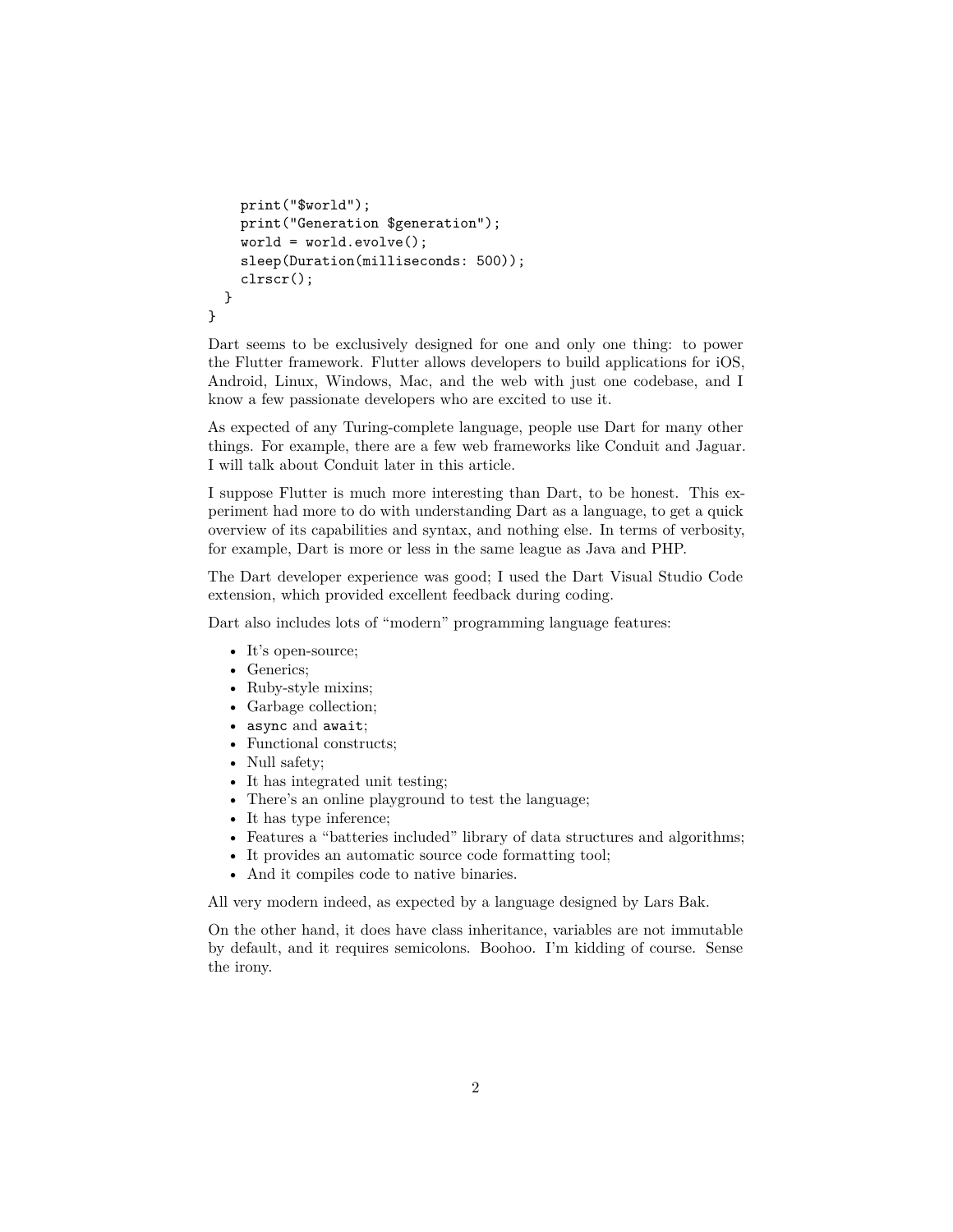## **Fortune**

I also implemented the [Fortune application using Dart,](https://gitlab.com/vshn/applications/fortune-dart) and I have a few observations:

- All those web API frameworks I found to create such a project lack traction and community involvement; low number of releases, not a lot of open issues, not a lot of PRs, etc. Some of them are simply discontinued. I guess Dart is not the most popular language to use in this context at the moment.
- I used [Conduit](https://www.theconduit.dev/), itself a fork of [Aqueduct](https://aqueduct.io/) which had been [archived](https://github.com/stablekernel/aqueduct) by its owners.
- Conduit does not include a template library, so I just used the [mus](https://pub.dev/packages/mustache_template)[tache\\_template](https://pub.dev/packages/mustache_template) package instead, and it worked perfectly well.

The resulting [router](https://gitlab.com/vshn/applications/fortune-dart/-/blob/master/lib/channel.dart) is quite straightforward:

```
@override
Controller get entryPoint {
 final router = Router();
 final source = File("templates/fortune.html").readAsStringSync();
 final template = Template(source);
 final rng = Random();
 final hostname = Platform.localHostname;
  const version = "1.0-dart";
 router.route("/").linkFunction((request) async {
   var message = "";
    await Process.run('fortune', []).then((ProcessResult pr) {
     message = pr.stdout.toString();
   });
   final random = rng.nextInt(1000);
    final json = \{'number': random,
      'message': message,
      'version': version,
      'hostname': hostname
    };
    final acceptHeader = request.acceptableContentTypes.first;
    if (acceptHeader.toString() == "text/plain") {
      final text = "Fortune $version cookie of the day #$random:\n\n$message";
      return Response.ok(text)..contentType = ContentType.text;
   } else if (acceptHeader.toString() == "application/json") {
      return Response.ok(json)..contentType = ContentType.json;
    }
    final html = template.randomString(json);return Response.ok(html)..contentType = ContentType.html;
```